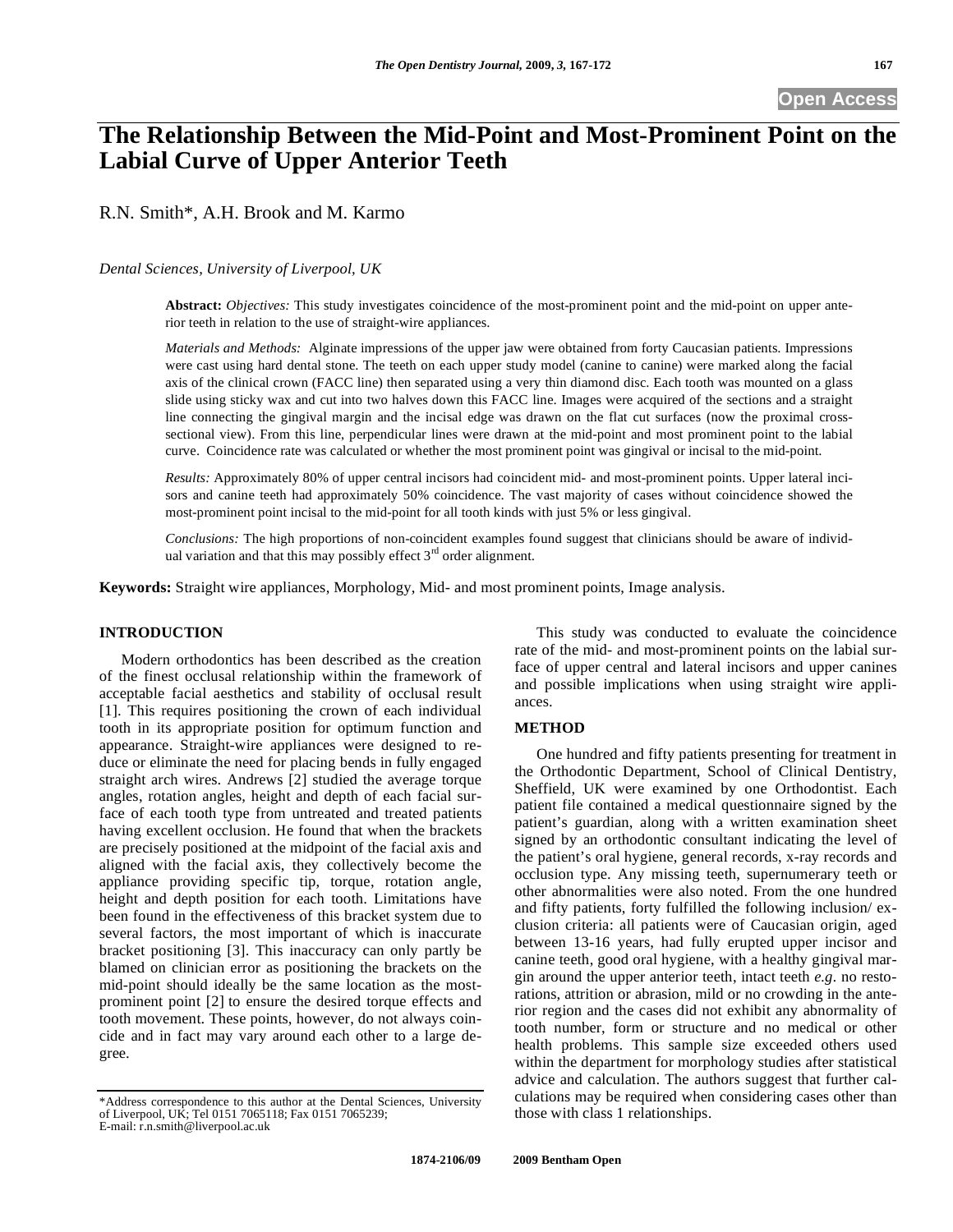

Fig. (1). Proximal section of a central incisor displaying the variables.

The age of the sample was limited to between 13 and 16 years old to ensure that the teeth of interest were fully erupted but not worn. There were no restorations of their crowns.

An alginate impression (Alginoplast, Bayer) was taken of the upper jaw of the forty patients using hard dental stone (Kaffir D, British Gypsum. All the study models were duplicated using Erkoflex (2mm EVA, Erkodent, Germany).

#### **SECTIONING THE UPPER ANTERIOR TEETH**

All practical work was carried out by one examiner. The upper anterior teeth on each study model (canine to canine) were marked along the facial axis of the clinical crown FACC line [4], with a thin pencil (size 0.3 mm). The FACC line was located manually using electronic callipers accurate to 0.01mm (Mitutoyo, Japan). A pencil line was placed down the centre of the labial surface to pass through 2 marks made halfway between the calliper widths at 2 different positions down the crown length. A line was then drawn through these points to meet with the gingival margin in one direction and the incisal edge in the other direction (Fig. **1**). The teeth were individually separated using a very thin diamond disc (Microslice II precision slicing machine, Malvern Instrument, England) with a round annular blade having the cutting surface on the inner edge. The blade was approximately 17.5cm in diameter and 0.3mm thick. Each tooth was mounted on a glass slide using red wax and yellow sticky wax. The labial tooth surface was aligned parallel to the glass slide, so that the FACC line was perpendicular to the slide edge to aid alignment for cutting the tooth along this line. Information for later identification was added to each slide prior to cutting. The slides were placed on the platform beneath the cutting disc and adjusted such that the pencil line was parallel to the cutting edge of the blade. The platform of the machine was adjustable (0.01mm steps) facilitating precise positioning of the slide. Red and green marker spots were used for identifying the mesial and distal portion of each sectioned tooth and included in subsequent imaging.

#### **IMAGE ANALYSIS SYSTEM**

A computerised image analysis system [5] was used to analyse the study models. A 32-bit digital camera (Kodak Nikon DCS 410, with a 1.5 mega pixel resolution in an array of  $1012 \times 1524$  pixels, producing 4.6 MB TIF files) was attached to a copy stand (Kaiser, Germany) using an adjustable camera mount. The copy stand had a base marked with a grid to aid specimen relocation. The camera was connected to a computer (Viglen CX1 Dual processor,  $2 \times 850$  MH<sub>2</sub> CPU's, Viglen Ltd, UK) via an Adaptec 2940 SCSI card (KJP Ltd, UK). Light was provided by two white fluorescent tubes on the right and left side of the copy stand. Each light was adjustable in all three planes.

#### **ACQUISITION AND STORAGE OF IMAGES**

Images were displayed using Adobe Photoshop acquisition software (V5.02, Adobe Systems, Ltd, Europe) and viewed within ten seconds on the computer screen. Once acquired, each image was checked for quality and re-imaged if necessary. The images were saved as tagged image format files (TIFFs) as this format contains all of the original data. A permanent database was created of the original images.

#### **PROXIMAL SURFACE OF UPPER ANTERIOR TEETH**

Each tooth section was placed on a blue rubber base to provide consistent background contrast when imaged, and a steel rule was placed on the base adjacent to the tooth section for calibrating the image. All the sections were positioned with the same orientation to remove the need to rotate the images on screen later. Following acquisition each image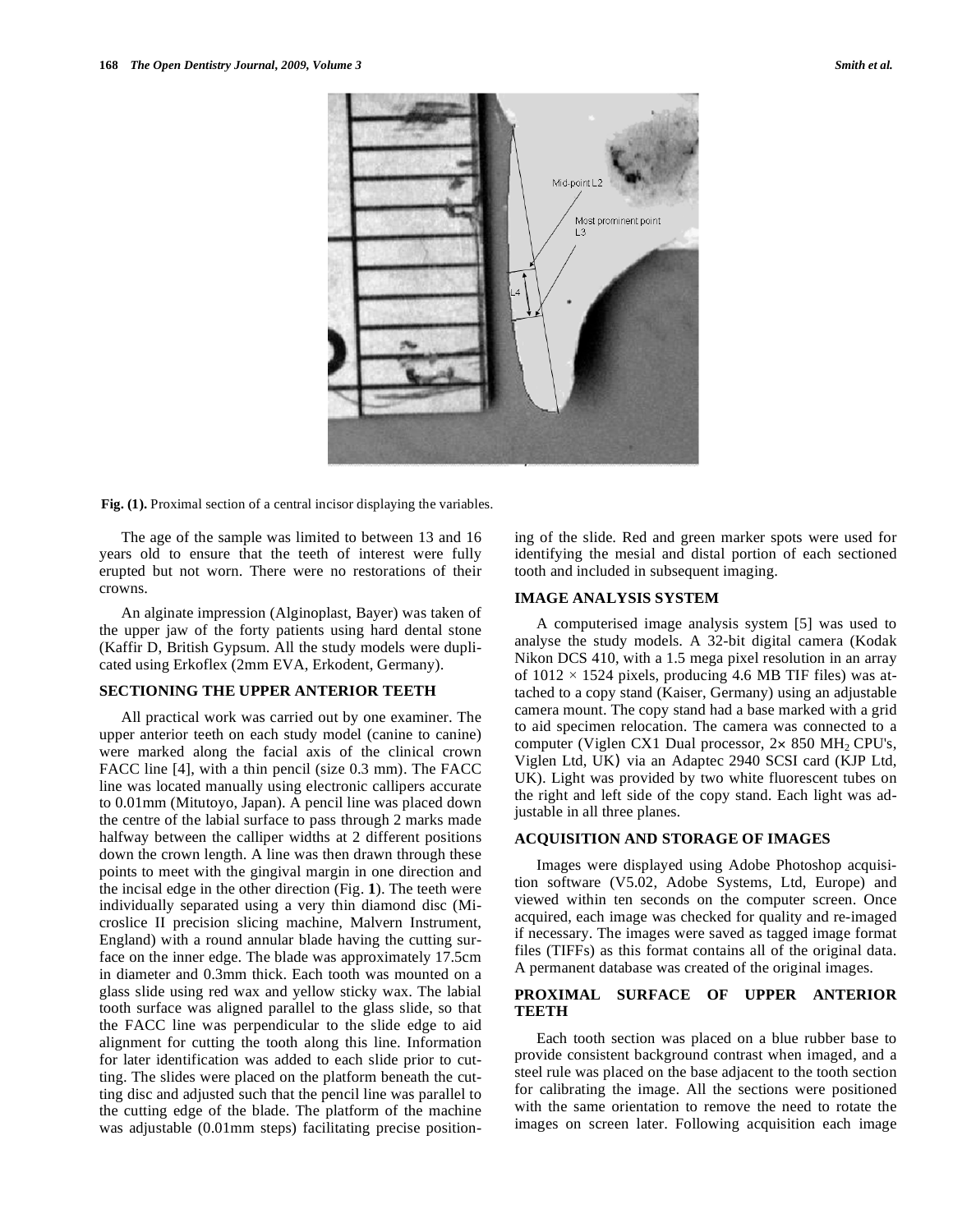

**Fig. (2).** Examples of the most-prominent point presenting coincident, incisal and gingival to the mid-point of the labial curve.

|  | Table 1. Reliability of the Preparation of the Proximal View Slices (N=40) |
|--|----------------------------------------------------------------------------|
|  |                                                                            |

| <b>Variable</b>           | <b>Labial Curve</b> | <b>Proximal Line</b> |
|---------------------------|---------------------|----------------------|
| Mean difference           | $0.00$ mm           | $0.03$ mm            |
| SD of differences         | $0.44$ mm           | $0.22$ mm            |
| SE of differences         | $0.10$ mm           | $0.050$ mm           |
| Repeatability coefficient | $0.86$ mm           | $0.43$ mm            |
| <b>ICCC</b>               | 0.94                | 0.95                 |

was viewed using "Adobe PhotoShop" and was re-imaged if required.

The perimeter of the labial curve was traced from the gingival margin to the incisal edge. A straight line connecting the gingival margin and the incisal edge called the proximal line was then drawn (Fig. **1**). The distance (L2) from the proximal line to the labial curve at the mid point was then obtained using the 'length' option within the Image Pro Plus software (version 4, Media Cybernetics, UK). Similarly, the most prominent point of the labial curve to the proximal line was obtained by drawing a tangent parallel to the proximal line using the length option (L3). The point at which the tangent was the greatest length from the labial curve was the most prominent point. The vertical distance between L2 and L3 along the proximal line was determined (L4). L4 was measured and was either negative or positive in value, according to the position of the most prominent point being incisal or gingival respectively to the mid-point (Fig. **1**).

#### **DATA ANALYSIS**

The reliability of the total procedure was calculated from 20 of the study models (10 male and 10 female randomly selected) and included duplicating study models, resectioning and re-imaging the cut sections. The labial curve (gingival margin to incisal tip along the labial edge of the section) and the proximal line were used to show that the mesial and distal portions of the teeth were reproducibly created and that either side could have been chosen. The mean difference, standard deviation of the difference, standard error of the difference and intra-operator repeatability coefficients were calculated as well as Fleiss [6] Intra-class Correlation Coefficient of Reliability (ICCC). Bland Altman plots were produced for all repeat measures to ensure no size/error relationships and to check for outliers and bias [7].

For L2, L3 and L4 forty cases were assessed for the experimental data including the mean value, standard deviation and range (minimum and maximum values). A negative L4 value signifies the most-prominent point is incisal to the mid-point, whereas a positive L4 values infers the mostprominent point is gingival to the mid-point (Fig. **2**). The authors would also like to recognise the importance of further study assessing the shape of posterior teeth. These could not be considered here due to time constraints of the main author.

# **RESULTS**

# **Reliability**

Table **1** shows that comparison of measurement of the labial curve and the proximal line from both mesial and distal gave 'excellent repeatability' according to Donner and Eli-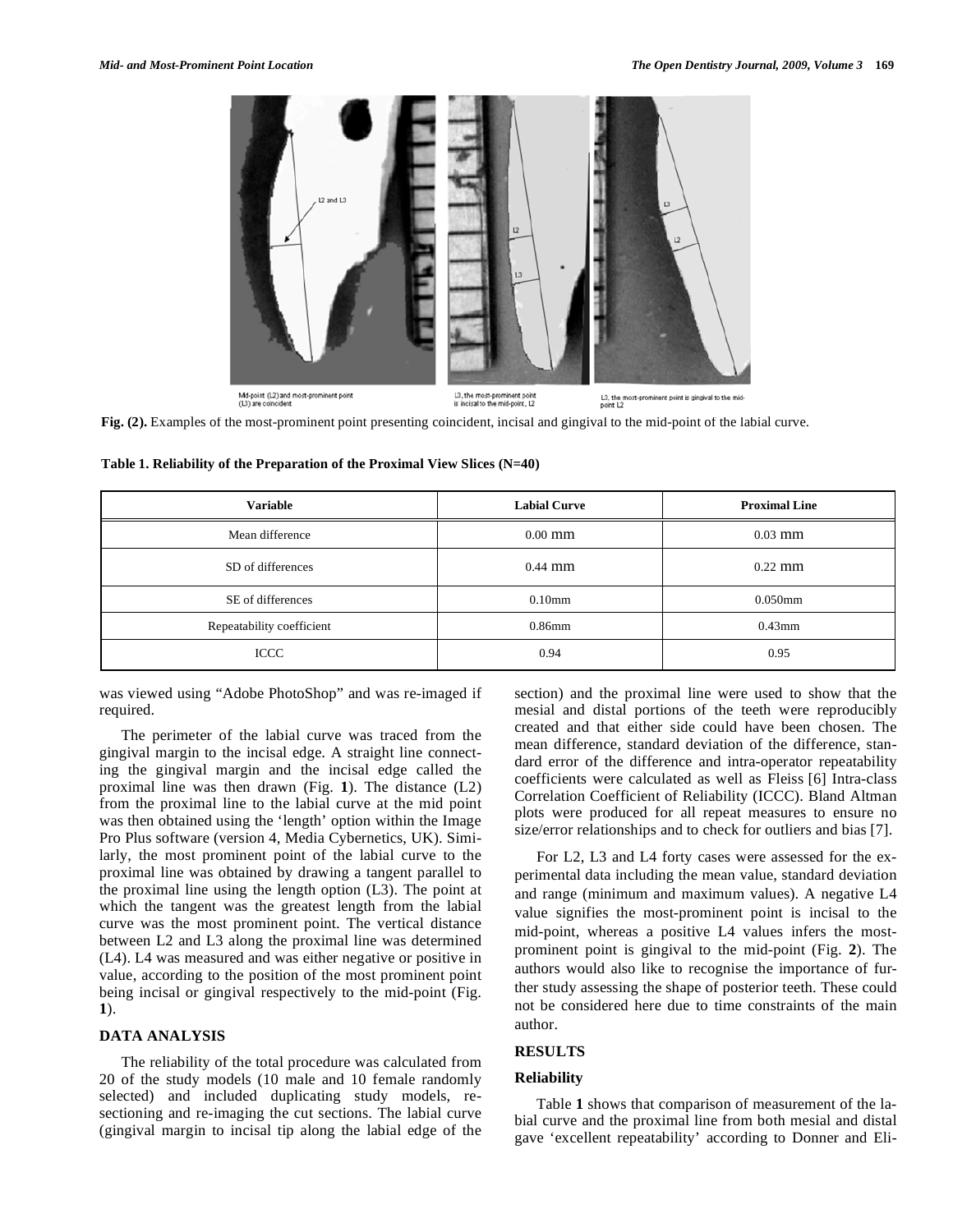|                              |      | <b>Central Incisors</b> |                | <b>Lateral Incisors</b> |                | <b>Canines</b> |      |                |      |
|------------------------------|------|-------------------------|----------------|-------------------------|----------------|----------------|------|----------------|------|
| Variable                     | L2   | L <sub>3</sub>          | L <sub>4</sub> | L2                      | L <sub>3</sub> | L4             | L2   | L <sub>3</sub> | L4   |
| Mean difference              | 0.02 | 0.03                    | 0.00           | 0.03                    | 0.02           | 0.00           | 0.02 | 0.03           | 0.00 |
| SD of differ-<br>ences       | 0.09 | 0.08                    | 0.06           | 0.08                    | 0.08           | 0.01           | 0.09 | 0.09           | 0.08 |
| SE of differ-<br>ences       | 0.02 | 0.02                    | 0.01           | 0.02                    | 0.02           | 0.00           | 0.02 | 0.02           | 0.02 |
| Repeatability<br>coefficient | 0.18 | 0.16                    | 0.12           | 0.16                    | 0.16           | 0.02           | 0.18 | 0.18           | 0.16 |
| ICCC                         | 0.93 | 0.93                    | 0.98           | 0.83                    | 0.81           | 0.99           | 0.95 | 0.95           | 0.99 |

**Table 2. Reliability of Slice Preparation and Measurement (N=40). Left and Right Teeth Combined (mm)** 

#### **Table 3. Descriptive Statistics for L2, L3 and L4 for 40 Right and Left Upper Anterior Teeth (mm)**

|                                     | <b>Variable</b>                                                                                                                                                                                                                                                                                                                                                                                                                                                                                                                                                               | Range         | Mean    | <b>Std. Deviation</b> |
|-------------------------------------|-------------------------------------------------------------------------------------------------------------------------------------------------------------------------------------------------------------------------------------------------------------------------------------------------------------------------------------------------------------------------------------------------------------------------------------------------------------------------------------------------------------------------------------------------------------------------------|---------------|---------|-----------------------|
|                                     | L2                                                                                                                                                                                                                                                                                                                                                                                                                                                                                                                                                                            | 0.77, 1.91    | 1.18    | 0.25                  |
| Upper right central incisors        | L <sub>3</sub>                                                                                                                                                                                                                                                                                                                                                                                                                                                                                                                                                                | 0.77, 1.91    | 1.20    | 0.27                  |
|                                     | $\mathbf{L}4$<br>$-2.08, 1.10$<br>$-0.14$<br>0.39, 1.64<br>L2<br>1.08<br>L <sub>3</sub><br>0.74, 1.64<br>1.14<br>$\mathbf{L}4$<br>$-2.69, 1.02$<br>$-0.56$<br>0.90<br>L2<br>0.50, 1.42<br>L <sub>3</sub><br>0.68, 1.42<br>0.97<br>$\mathbf{L}4$<br>$-2.25, 1.07$<br>$-0.89$<br>$\rm L2$<br>0.57, 1.50<br>0.94<br>L <sub>3</sub><br>0.70, 1.50<br>1.00<br>L4<br>$-2.14, 0.00$<br>$-0.69$<br>$\rm L2$<br>1.01<br>0.59, 1.87<br>L <sub>3</sub><br>0.75, 1.99<br>1.08<br>L4<br>$-2.50, 0.90$<br>$-0.75$<br>$\rm L2$<br>0.61, 2.02<br>1.07<br>L <sub>3</sub><br>0.61, 2.07<br>1.11 | 0.59          |         |                       |
|                                     |                                                                                                                                                                                                                                                                                                                                                                                                                                                                                                                                                                               |               |         | 0.30                  |
| Upper left central incisors         |                                                                                                                                                                                                                                                                                                                                                                                                                                                                                                                                                                               |               |         | 0.24                  |
|                                     |                                                                                                                                                                                                                                                                                                                                                                                                                                                                                                                                                                               |               | 1.07    |                       |
|                                     |                                                                                                                                                                                                                                                                                                                                                                                                                                                                                                                                                                               |               |         | 0.19                  |
| <b>Upper Right Lateral Incisors</b> |                                                                                                                                                                                                                                                                                                                                                                                                                                                                                                                                                                               |               |         | 0.16                  |
|                                     |                                                                                                                                                                                                                                                                                                                                                                                                                                                                                                                                                                               |               | 0.95    |                       |
|                                     |                                                                                                                                                                                                                                                                                                                                                                                                                                                                                                                                                                               |               | $-0.33$ | 0.22                  |
| <b>Upper Left Lateral Incisors</b>  |                                                                                                                                                                                                                                                                                                                                                                                                                                                                                                                                                                               |               |         | 0.19                  |
|                                     |                                                                                                                                                                                                                                                                                                                                                                                                                                                                                                                                                                               |               |         | 0.86                  |
|                                     |                                                                                                                                                                                                                                                                                                                                                                                                                                                                                                                                                                               |               |         | 0.29                  |
| <b>Upper Right Canines</b>          |                                                                                                                                                                                                                                                                                                                                                                                                                                                                                                                                                                               |               |         | 0.27                  |
|                                     |                                                                                                                                                                                                                                                                                                                                                                                                                                                                                                                                                                               |               |         | 0.96                  |
|                                     |                                                                                                                                                                                                                                                                                                                                                                                                                                                                                                                                                                               |               |         | 0.31                  |
| <b>Upper Left Canines</b>           |                                                                                                                                                                                                                                                                                                                                                                                                                                                                                                                                                                               |               |         | 0.32                  |
|                                     | $\mathbf{L}4$                                                                                                                                                                                                                                                                                                                                                                                                                                                                                                                                                                 | $-2.62, 1.40$ |         | 0.91                  |

asziw [8] classification of Fleiss ICCC [6]. This indicates the model preparation, cutting and imaging and variable measurement was repeatable. This data also qualifies that either the mesial or distal slice could be used, with confidence and produce the same findings (Table **1**). It was clear from the Bland Altman plots and the fact that all the mean differences were less than 1.96 x Standard error that the method produced no significant bias.

Table **2** shows repeat measurements for variables L2, L3 and L4 for all three tooth types. Repeat measures were taken a week after the initial measurement. All the variable measurements produced 'excellent repeatability' with no significant bias found.

Tables **3** and **4** show the anterior labial curve is not flat (has a most-prominent point) and is often not symmetrically curved, as there are a high percentage of cases displaying a difference between the position of the mid-point and the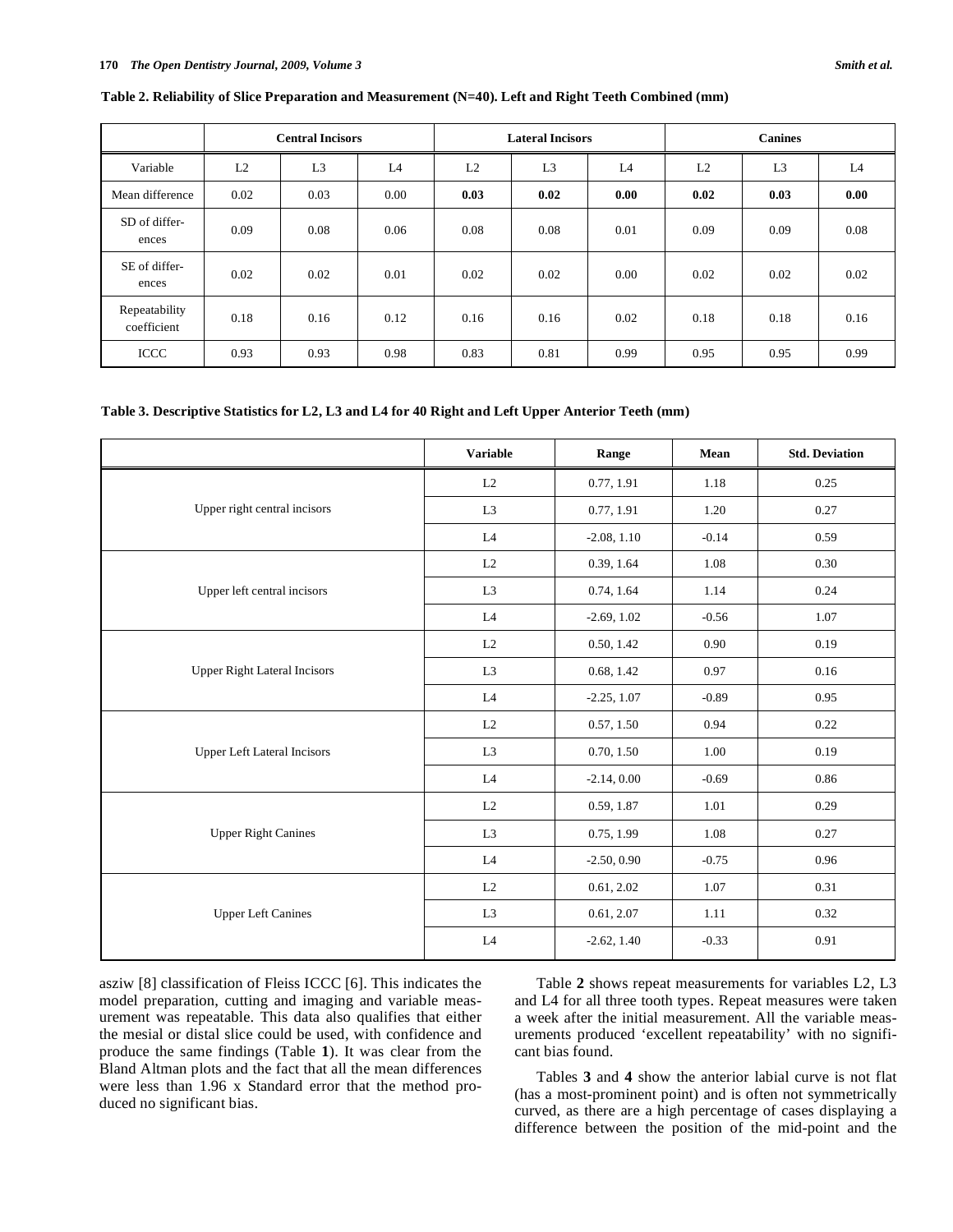| <b>Tooth Type</b>             | <b>Tooth Location</b> | Coincident | <b>Incisal</b> | Gingival |
|-------------------------------|-----------------------|------------|----------------|----------|
| <b>Upper Central Incisors</b> | Right                 | 82.5%      | 12.5%          | 5.0%     |
|                               | Left                  | 72.5%      | 25.0%          | 2.5%     |
| <b>Upper Lateral Incisors</b> | Right                 | 47.5%      | 50.0%          | 2.5%     |
|                               | Left                  | 60.0%      | 40.0%          | $0.0\%$  |
| <b>Upper Canines</b>          | Right                 | 55.0%      | 42.5%          | 2.5%     |
|                               | Left                  | 75.0%      | 20.0%          | 5.0%     |
|                               |                       |            |                |          |

**Table 4. Percentage of Most-Prominent Point's Found Coincident, Incisal or Gingival to the Mid-Point's on Upper Anterior Teeth**

most-prominent point. The most-prominent point on all tooth types was mainly incisal to the mid-point if it was not coincident with only a small percentage gingival to the midpoint. The upper lateral incisors showed the greatest number of instances where the most-prominent point was incisal, followed by the canines with the central incisors showing the greatest coincidence and therefore symmetry.

#### **DISCUSSION**

From Tables **1** and **2** it is clear that this method was repeatable and therefore a sound approach to assessing the curvature of upper anterior teeth from study models. All ICCC's were in the excellent range of reliability and the Bland Altman plots showed no significant bias and acceptable repeatability coefficients.

Previous research studies have investigated the variation of tooth morphology and its relationship to bracket positioning. Variation in labial tooth surface morphology affects the angle at which a bracket may be seated in relation to the facial axis of the clinical crown. It has been presumed, in respect of bracket placement, that the mid-points and mostprominent points are coincident on the labial surface of anterior teeth [4,9]. This study has shown, for the first time that these two points show coincidence at approximately 80% on central incisors reducing to approximately 50% on lateral incisors and canines. This means that on approximately 20% of central incisors and 50% of laterals and canines, brackets will be placed at the mid-point of the labial curve when it is not the most-prominent point. In this situation the labial curve is not symmetrical vertically about the mid-point such that the bracket will not sit in the preferred position parallel to the proximal line (facial axis of the clinical crown) as mentioned by Andrews [2]. This situation could introduce axial forces affecting the inclination of these teeth  $(3<sup>rd</sup>$  order correction) and increase the need for extra final adjustment after initial alignment. Our data is in agreement with previous tooth morphology studies on labial surface variation [10- 15] but provides extra specific information regarding midand most-prominent point coincidence and location.

This study only considered class 1 relationships from patients requiring minor adjustments only to the lower dentition. The size and shape of a tooth will obviously affect the amount of torgue/ force required but the effect of each measurement variation would require a separate study. This paper and study discuss' the effect of the curvature of the tooth surface and therefore difference between the mid and most prominent points only.

### **CONCLUSIONS**

This method of preparing proximal sections of upper anterior teeth from study models and there subsequent measurement by image analysis, has demonstrated a reliable way of assessing coincidence of mid- and most-prominent points on the labial surface of upper anterior teeth.

The assessment of mid- and most-prominent point location on the central incisor cases showed greatest symmetry with only 20% of cases having non coincident mid- and most-prominent points whilst lateral incisors and canines presented with approximately 50% non coincidence.

The, overall, high proportions of non-coincident examples found suggest that clinicians should be aware of individual variation and that this may possibly effect  $3<sup>rd</sup>$  order alignment.

#### **REFERENCES**

- [1] Proffit WR. Contemporary Orthodontics 2<sup>nd</sup> ed. St. Louis: CV Mosby Co. 1993.
- [2] Andrews LF. The straight-wire appliance origin, controversy, commentary. J Clin Orthodont 1976; 10: 99-114.
- [3] Balut N, Klapper L, Sandrik J, Bowman D. Variation in bracket placement in the pre-adjusted orthodontic appliance. Am J Orthodont 1992; 102: 62-7.
- [4] Andrews LF. The six keys to normal occlusion. Am J Orthodont 1972; 62: 269-309.
- [5] Brook AH, Smith RN, Elcock C, Al-Sharood MH, Shah AA, Karmo M. In The measurements of tooth morphology: development and validation of a new image analysis system. Mayhall JJ, Hakkinon T, Eds. Dental Morphology. Finland: Oalaunios Press 1999; pp. 380-387.
- [6] Fleiss JL. Reliability of measurement, the design and analysis of clinical experiments. New York: Wiley and Sons, Inc. 1986; pp. 1- 32.
- [7] Bland JM, Altman DG. Statistical method for assessing agreement: two methods of clinical measurement. Lancet 1986; 1: 307-10.
- [8] Donner A, Eliasziw M. Sample size requirements for reliability studies. Stat Med 1987; 6: 441-8.
- [9] Andrews L, Straight-wire F. The Concept and Appliance*.* San Diego: Wells LA 1989.
- [10] Taylor RMS. Variation in form of human teeth. An anthropologic and forensic study of maxillary incisors. J Dent Res 1969; 48: 5-16.
- [11] Thruow RC. Edgewise Orthodont. 3<sup>rd</sup> ed. St. Louis: CV Mosby 1972.
- [12] Meyer M, Nelson G. Pre-adjusted edgewise appliance theory and practice. Am J Orthodont 1978; 73: 485-98.